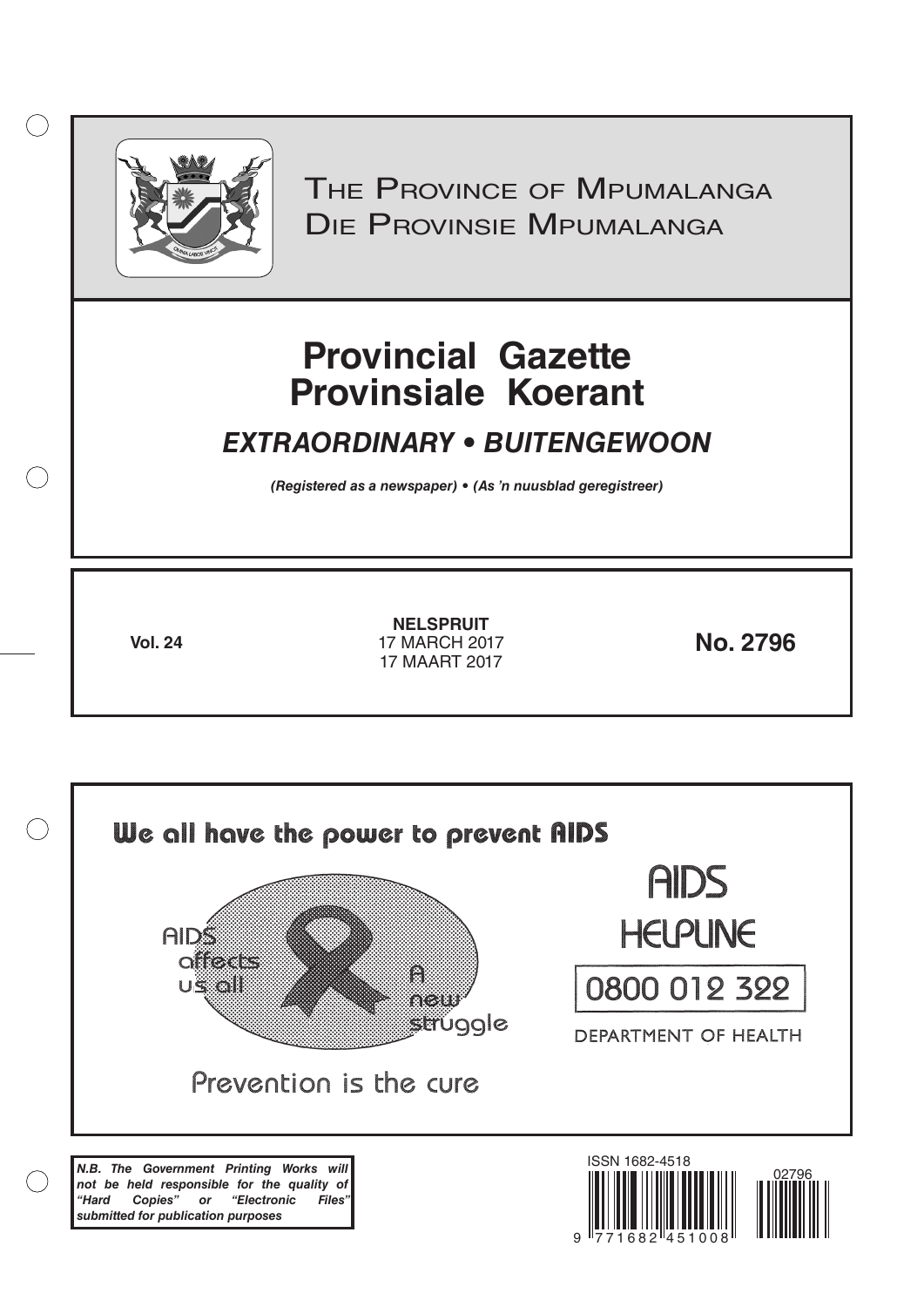## **IMPORTANT NOTICE:**

**The GovernmenT PrinTinG Works Will noT be held resPonsible for any errors ThaT miGhT occur due To The submission of incomPleTe / incorrecT / illeGible coPy.**

**no fuTure queries Will be handled in connecTion WiTh The above.**

#### **CONTENTS**

|                                                       |                                                                                                      | <i>Gazette Page</i> |     |
|-------------------------------------------------------|------------------------------------------------------------------------------------------------------|---------------------|-----|
|                                                       |                                                                                                      | No.                 | No. |
| <b>PROVINCIAL NOTICES • PROVINSIALE KENNISGEWINGS</b> |                                                                                                      |                     |     |
| 27                                                    | Local Government: Municipal Electoral Act, 2000: Election timetable: Ward 1 of Victor Khanye (MP311) | 2796                |     |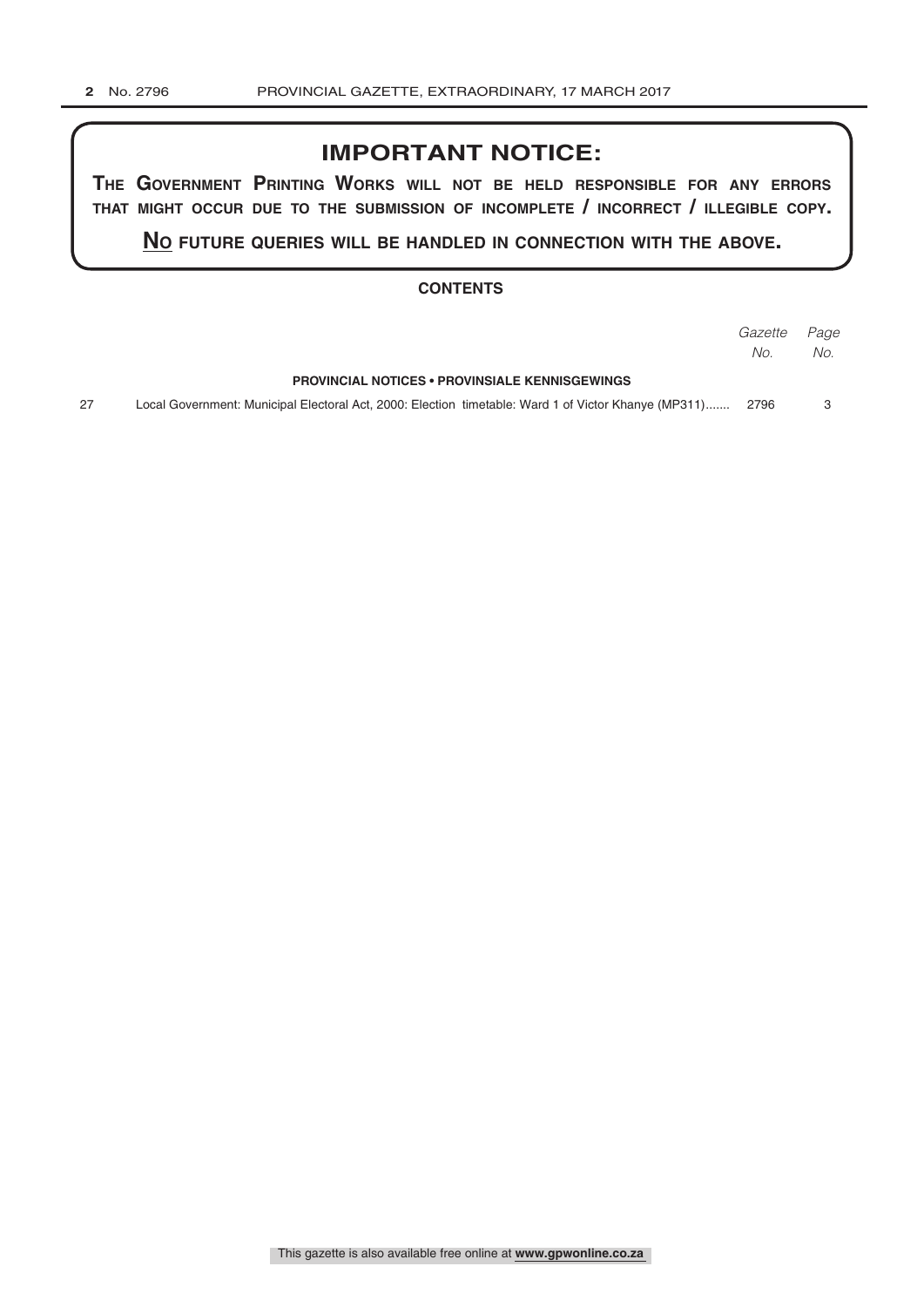### Provincial Notices • Provinsiale Kennisgewings

#### **PROVINCIAL NOTICE 27 OF 2017**

#### **ELECTION TIMETABLE**

The Electoral Commission hereby gives notice that it has in terms of section 11 of the Local Government: Municipal Electoral Act, 2000, compiled the election timetable set out below to apply to the municipal by-elections to be held on 5 April 2017 in respect of Ward 1 of the Victor Khanye [MP311] Municipality as proclaimed by Provincial Notice number 21 of 2017 as published in the Provincial Gazette No 2790 of the Mpumalanga Province, dated 3 March 2017. A reference to "section" in this election timetable is a reference to that section in the Local Government: Municipal Electoral Act, 2000 (Act No. 27 of 2000).

#### **Cut-off time for act to be performed**

1 An act required in terms of this Act to be performed by not later than a date in the election timetable must be performed before 17:00 on that date, unless otherwise specified.

#### **Certification of the voters' roll**

2 By 9 March 2017 chief electoral officer must certify the segments of the voters' roll for the voting districts to be used in the by-elections in terms of section 6(2)(a).

#### **Notice that lists of addresses of voting stations are available for inspection**

3 By 9 March 2017 the chief electoral officer must give notice that copies of a list of voting stations and their addresses will be available for inspection at the office of the Commission's local representative in terms of section 19(5).

#### **Notice of route of mobile voting stations**

4 If the Commission decides to use mobile voting stations in the byelections, the Commission must by 17 March 2017 give notice of the route, including the locations and estimated times of stopping of each mobile voting station in terms of section 22(1).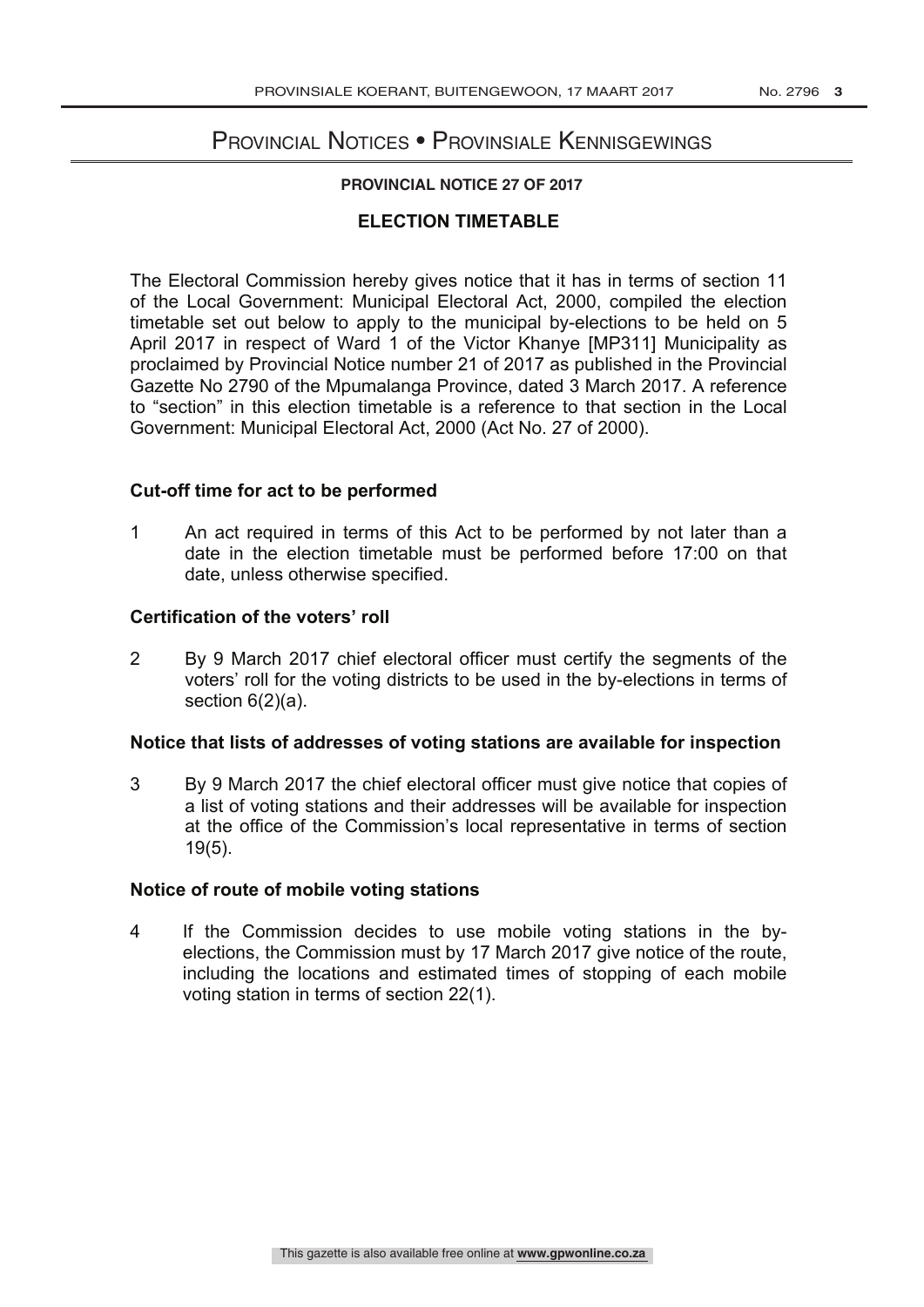#### **Cut–off date for nomination of ward candidates to contest an election**

5 By no later than 13 March 2017 at 17h00, the nomination of a person to contest the by-election in a municipality as a ward candidate must be submitted to the Commission's local representative on a prescribed form and in the prescribed manner in terms of section 17(1).

#### **Cut–off date for compilation and certification of ward candidate lists**

6 By 20 March 2017 the Commission must compile for each ward a list of ward candidates, certify those lists for that by-election, and keep copies of the lists available at the office of the Commission's local representative in terms of section 18 (1).

#### **Cut-off date for issuing certificates**

7 By 20 March 2017 the Commission must issue to each ward candidate contesting the by-election, a prescribed certificate in terms of section  $18(1)(d)$ .

#### **Application for special vote**

8 10(1) By no later than 24 March 2017 a voter may apply in terms of Regulation 28B (1) to cast special vote within the voting district where she or he is registered. [Applications for special votes will only be received from 20 March 2017]

(2) On 4 April 2017 voters who had successfully applied to cast their special votes at the voting station, may visit the voting station between 08h00 and 17h00 to cast their special votes.

(3) On 4 April 2017 voting officers must visit voters who had successfully applied to cast their special votes at their places of residence, to afford them the opportunity to cast their votes there.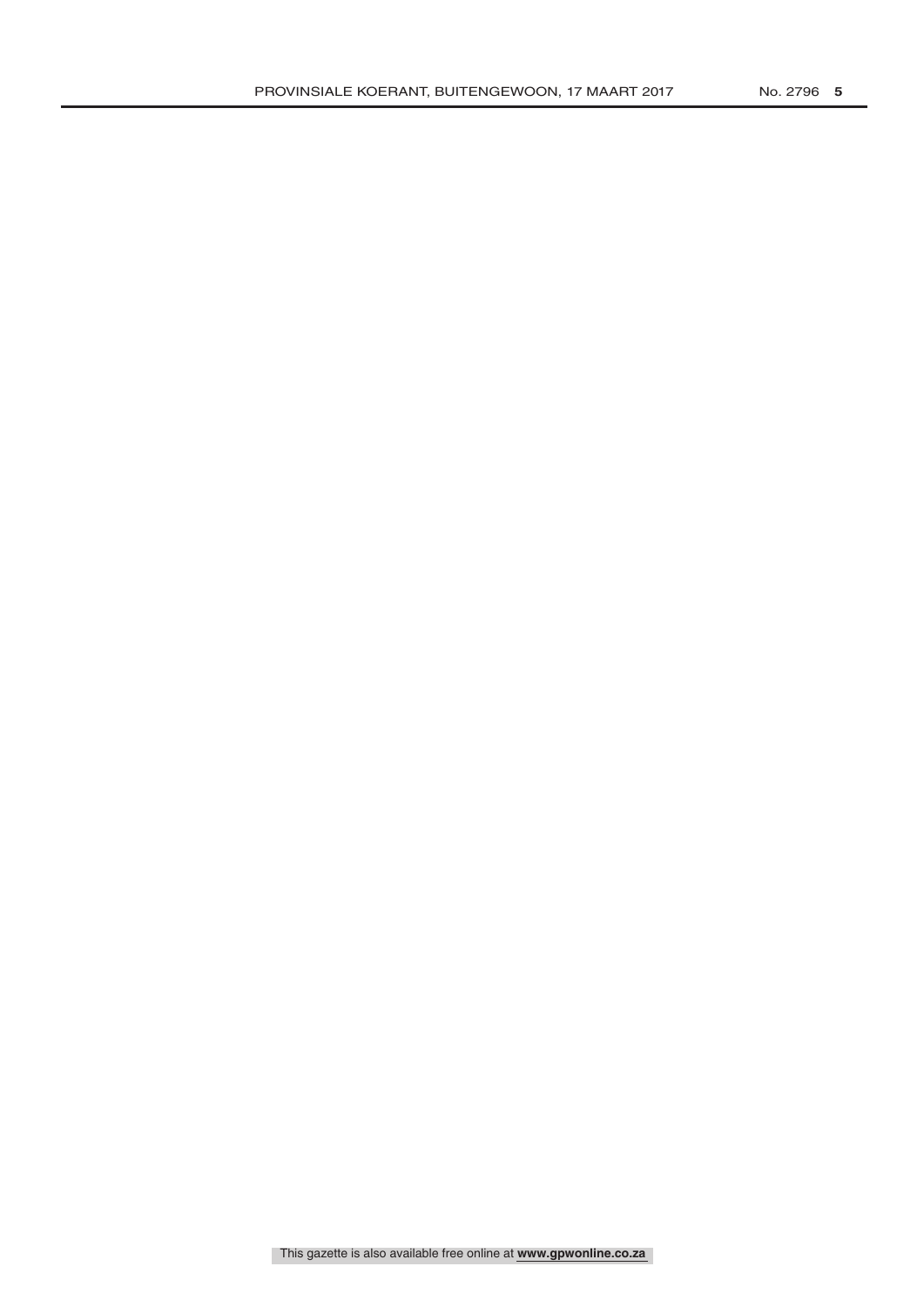This gazette is also available free online at **www.gpwonline.co.za**